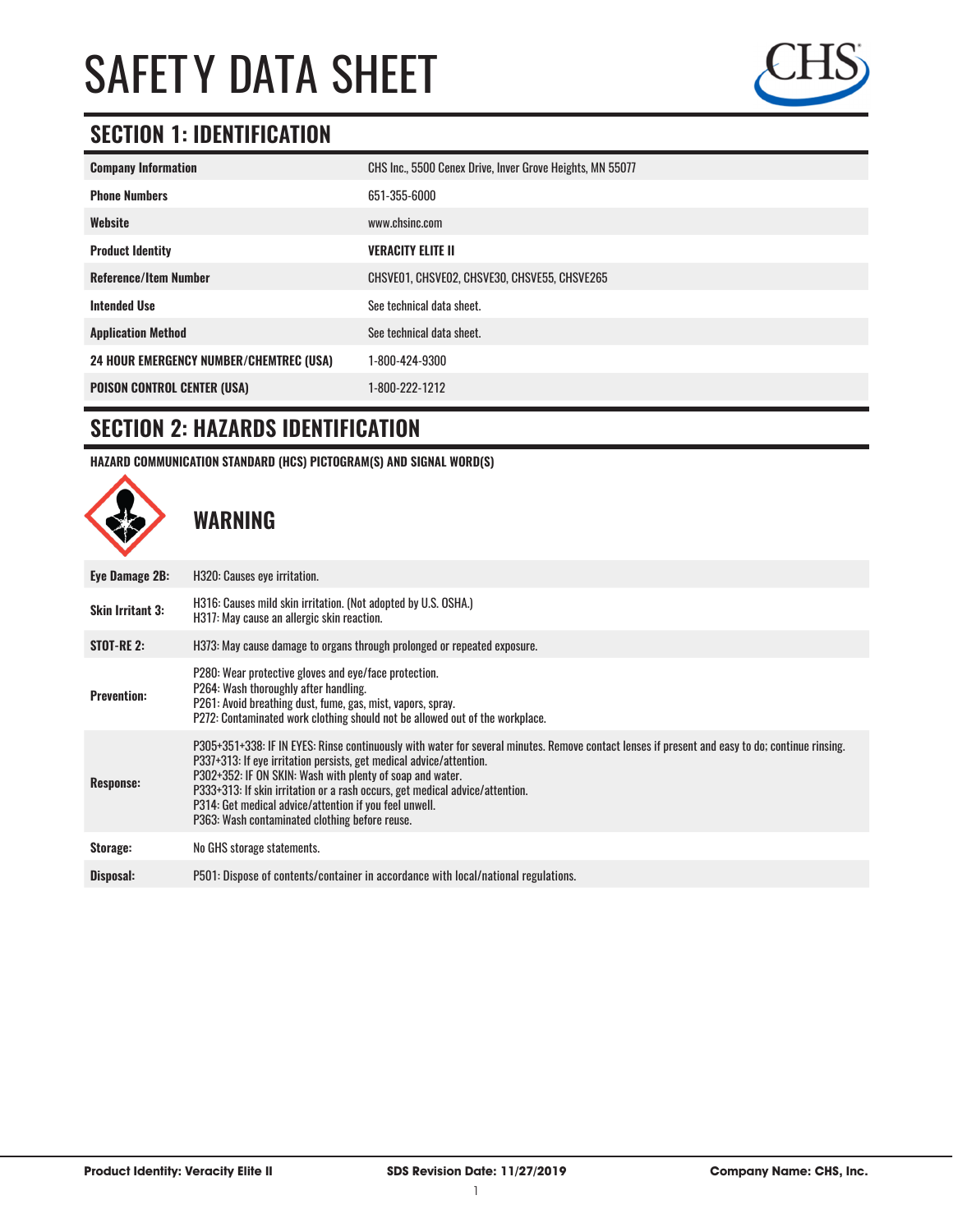#### **SECTION 3: COMPOSITION/INFORMATION ON INGREDIENTS**

**This product is labeled with the following GHS classifications, as it contains substances that present a hazard within the meaning of the relevant State and Federal Hazardous Substances regulations. This product is a proprietary blend and the ingredients and mixture percentages are being withheld as confidential business information.**

| <b>Ingredient/Chemical Designations:</b> | <b>Proprietary Glycol</b>                                                                                      |
|------------------------------------------|----------------------------------------------------------------------------------------------------------------|
| <b>CAS No.:</b>                          | Proprietary                                                                                                    |
| Weight %:                                | 1.0% - 10%                                                                                                     |
| Notes:                                   | [1] Substance classified with a health or environmental hazard.                                                |
| <b>Ingredient/Chemical Designations:</b> | <b>Proprietary Glycol</b>                                                                                      |
| <b>CAS No.:</b>                          | Proprietary                                                                                                    |
| Weight %:                                | 1.0% - 10%                                                                                                     |
| Notes:                                   | [1] Substance classified with a health or environmental hazard. [2] Substance with a workplace exposure limit. |
| <b>Ingredient/Chemical Designations:</b> | <b>Trade Secret</b>                                                                                            |
| <b>CAS No.:</b>                          | Proprietary                                                                                                    |
| Weight %:                                | $0.1\% - 10\%$                                                                                                 |
| Notes:                                   | [1] Substance classified with a health or environmental hazard.                                                |

#### **SECTION 4: FIRST AID MEASURES**

|                    | [DESCRIPTIONS]                                                                                                                                                                                                                          |
|--------------------|-----------------------------------------------------------------------------------------------------------------------------------------------------------------------------------------------------------------------------------------|
| General:           | In all cases of doubt, or when symptoms persist, seek medical attention. Never give anything by mouth to an unconscious person.                                                                                                         |
| <b>Inhalation:</b> | Remove to fresh air. Keep patient warm and at rest. If breathing is irregular or stopped, give artificial respiration. If unconscious, place in the recovery<br>position and obtain immediate medical attention. Give nothing by mouth. |
| Eyes:              | Irrigate copiously with clean fresh water for at least 10 minutes, holding the eyelids apart and seek medical attention.                                                                                                                |
| Skin:              | Remove contaminated clothing. Wash skin thoroughly with soap and water or use a recognized skin cleanser. Do NOT use solvents or thinners.                                                                                              |
| Ingestion:         | If accidentally swallowed, obtain immediate medical attention. Keep at rest, Do NOT induce vomiting.                                                                                                                                    |
|                    | [MOST IMPORTANT SYMPTOMS AND EFFECTS, BOTH ACUTE AND DELAYED]                                                                                                                                                                           |
| Overview:          | No adverse symptoms or effects anticipated under normal handling conditions. See Section 2 for further details.                                                                                                                         |
| Eyes:              | <b>Causes eye irritation.</b>                                                                                                                                                                                                           |
| Skin:              | Causes mild skin irritation. (Not adopted by U.S. OSHA.)                                                                                                                                                                                |

#### **SECTION 5: FIREFIGHTING MEASURES**

| <b>Extinguishing Media:</b>     | Recommended extinguishing media: alcohol resistant foam, CO <sup>2</sup> , powder, water spray. Do not use water jet.                                                                                                                                                                                                                                  |
|---------------------------------|--------------------------------------------------------------------------------------------------------------------------------------------------------------------------------------------------------------------------------------------------------------------------------------------------------------------------------------------------------|
| <b>Special Hazards:</b>         | Combustion may yield smoke, carbon monoxide, and other products of incomplete combustion. Oxides of sulfur, nitrogen or phosphorus may<br>also be formed. Avoid breathing dust, fumes, vapors, sprays.                                                                                                                                                 |
| <b>Advice For Firefighters:</b> | Evacuate area. Prevent contamination from run-off of adjacent areas, streams, drinking water and sewers. Do not flush down sewers or other<br>drainage systems. Exposed firefighters must wear standard protective equipment and in enclosed areas self-contained breathing apparatus.<br>Use water-spray to cool fire-exposed surfaces and personnel. |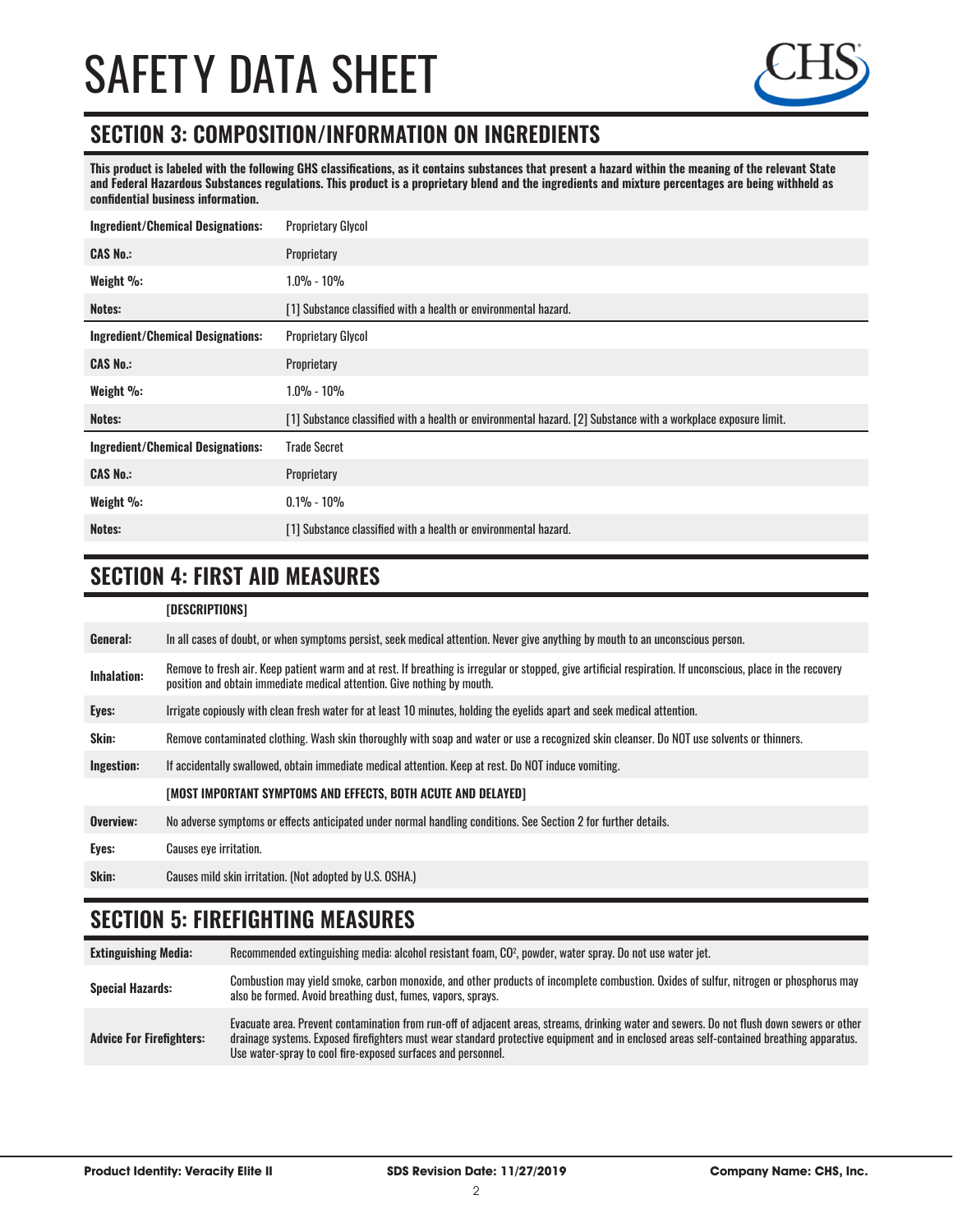

### **SECTION 6: ACCIDENTAL RELEASE MEASURES**

| <b>Precautions/Procedures:</b>                                         | Keep all sources of ignition away from spill/release. In case of a major spill or spillage in a confined space evacuate the area and<br>check vapor levels.                                                                                                                                                                                                                                                                                                                                                                                                                                                                                                               |
|------------------------------------------------------------------------|---------------------------------------------------------------------------------------------------------------------------------------------------------------------------------------------------------------------------------------------------------------------------------------------------------------------------------------------------------------------------------------------------------------------------------------------------------------------------------------------------------------------------------------------------------------------------------------------------------------------------------------------------------------------------|
| <b>Environmental Precautions:</b>                                      | Do not allow spills to enter drains or water courses.                                                                                                                                                                                                                                                                                                                                                                                                                                                                                                                                                                                                                     |
| <b>Methods and Material For</b><br><b>Containment and Cleaning Up:</b> | Ventilate the area and avoid breathing vapors. Take the personal protective measures listed in Section 8. Contain and absorb spillage<br>with non-combustible materials (e.g. sand/earth/vermiculite). Place in closed containers outside buildings and dispose of according<br>to the Waste Regulations (see Section 13). Clean, preferably with a detergent. Do not use solvents. Do not allow spills to enter drains<br>or water courses. If drains, sewers, streams or lakes are contaminated, inform the local water company immediately. In the case of<br>contamination of rivers, streams, or lakes, the Environmental Protection Agency should also be informed. |

## **SECTION 7: HANDLING AND STORAGE**

| <b>Precautions For Safe Handling:</b> | Do not get in eyes, on skin, or on clothing. Do not breathe vapors or mists. Keep container closed. Use only with adequate<br>ventilation. Use good personal hygiene practices. Wash hands before eating, drinking, smoking. Remove contaminated clothing and<br>wash before reuse. Destroy contaminated belts and shoes and other items that cannot be decontaminated.<br>See Section 2 for further details. |
|---------------------------------------|---------------------------------------------------------------------------------------------------------------------------------------------------------------------------------------------------------------------------------------------------------------------------------------------------------------------------------------------------------------------------------------------------------------|
| <b>Conditions For Safe Storage:</b>   | Store in tightly closed containers in dry, well-ventilated area, away from excessive heat and incompatibles.<br>See Section 2 for further details.                                                                                                                                                                                                                                                            |
| <b>Incompatible Materials:</b>        | Oxidizing agents.                                                                                                                                                                                                                                                                                                                                                                                             |
| <b>Specific End Use(s):</b>           | See technical data sheet.                                                                                                                                                                                                                                                                                                                                                                                     |

#### **SECTION 8: EXPOSURE CONTROLS/PERSONAL PROTECTION**

| <b>Exposure Data:</b>        | This product contains the following ingredients with workplace exposure limits:                                                                                                                                                                                                                                                        |                           |               |                                                                  |
|------------------------------|----------------------------------------------------------------------------------------------------------------------------------------------------------------------------------------------------------------------------------------------------------------------------------------------------------------------------------------|---------------------------|---------------|------------------------------------------------------------------|
|                              | <b>CAS No.</b>                                                                                                                                                                                                                                                                                                                         | Ingredient                | <b>Source</b> | Value                                                            |
|                              |                                                                                                                                                                                                                                                                                                                                        | <b>Proprietary Glycol</b> | <b>OSHA</b>   | TWA: $15mg/m^3$ (total), TWA: $5mg/m^3$ (resp)                   |
|                              | Proprietary                                                                                                                                                                                                                                                                                                                            |                           | <b>ACGIH</b>  | TWA: 3mg/m <sup>3</sup> (resp), TWA: 10mg/ m <sup>3</sup> (mist) |
|                              |                                                                                                                                                                                                                                                                                                                                        |                           | <b>NIOSH</b>  | <b>No Established RELs</b>                                       |
|                              | Proprietary                                                                                                                                                                                                                                                                                                                            | <b>Proprietary Glycol</b> | <b>OSHA</b>   | No Established Limit                                             |
|                              |                                                                                                                                                                                                                                                                                                                                        |                           | <b>ACGIH</b>  | No Established Limit                                             |
|                              |                                                                                                                                                                                                                                                                                                                                        |                           | NIOSH         | No Established Limit                                             |
|                              |                                                                                                                                                                                                                                                                                                                                        | <b>Trade Secret</b>       | <b>OSHA</b>   | No Established Limit                                             |
|                              | Proprietary                                                                                                                                                                                                                                                                                                                            |                           | <b>ACGIH</b>  | No Established Limit                                             |
|                              |                                                                                                                                                                                                                                                                                                                                        |                           | <b>NIOSH</b>  | No Established Limit                                             |
| <b>Carcinogen Data:</b>      | This product contains no ingredients (at greater than 0.1%) with established limits for exposure under OSHA, ACGIH or NIOSH.                                                                                                                                                                                                           |                           |               |                                                                  |
|                              | <b>[EXPOSURE CONTROLS]</b>                                                                                                                                                                                                                                                                                                             |                           |               |                                                                  |
| <b>Respiratory:</b>          | If workers are exposed to concentrations above the exposure limit, they must use the appropriate certified respirators.                                                                                                                                                                                                                |                           |               |                                                                  |
| Eyes:                        | Wear safety eyewear (e.g. safety spectacles/goggles/visors) to protect against the splash of liquids.                                                                                                                                                                                                                                  |                           |               |                                                                  |
| Skin:                        | Overalls, which cover the body, arms, and legs, should be worn. Skin should not be exposed. All parts of the body should be washed after<br>contact.                                                                                                                                                                                   |                           |               |                                                                  |
| <b>Engineering Controls:</b> | Provide adequate ventilation. Where reasonably practicable, this should be achieved by the use of local exhaust ventilation and good general<br>extraction. If these are not sufficient to maintain concentrations of particulates, and any vapor below occupational exposure limits, suitable<br>respiratory protection must be worn. |                           |               |                                                                  |
| <b>Other Work Practices:</b> | See technical data sheet. See Prevention in Section 2.                                                                                                                                                                                                                                                                                 |                           |               |                                                                  |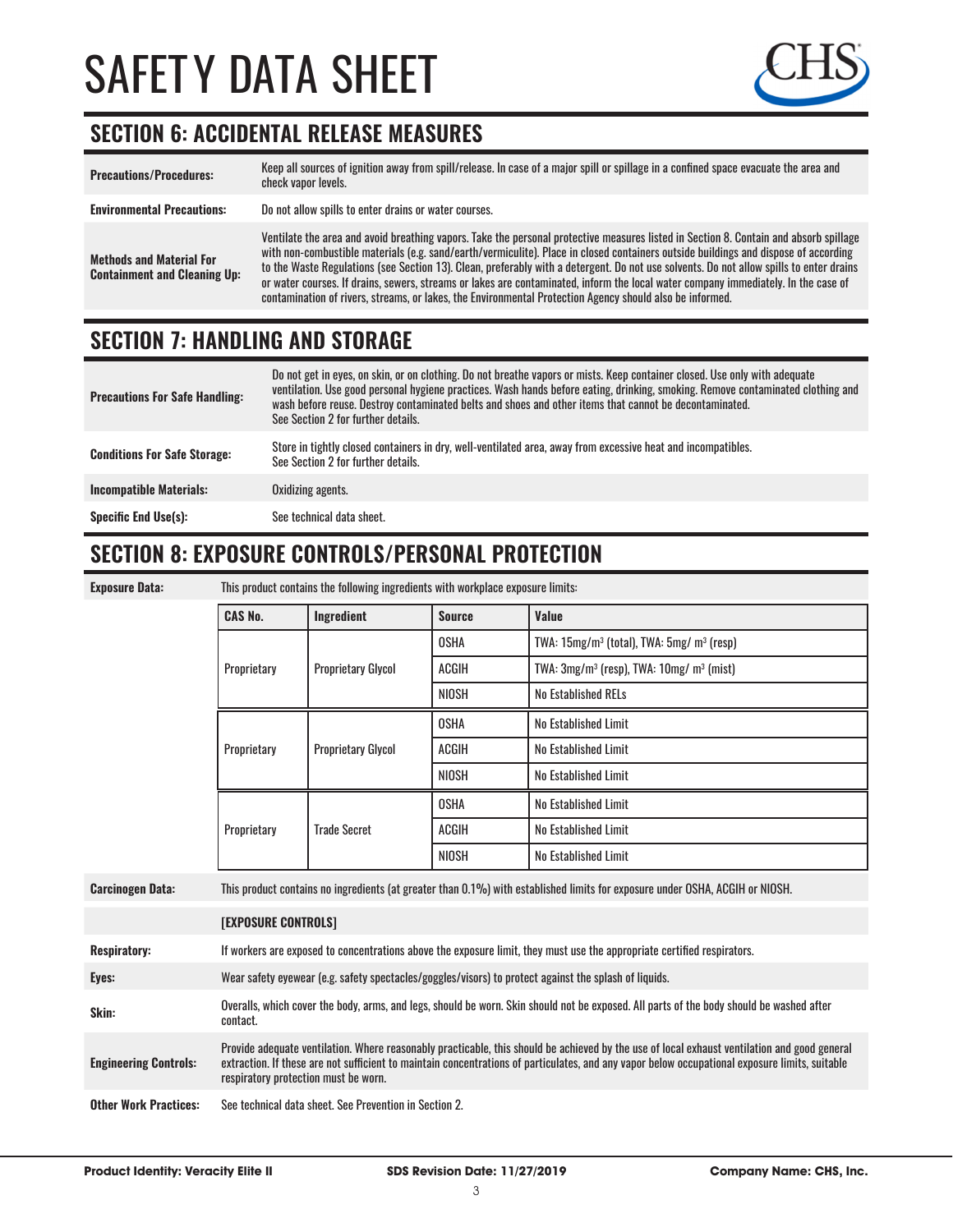

### **SECTION 9: PHYSICAL AND CHEMICAL PROPERTIES**

| <b>Slightly Hazy to Hazy Colorless Liquid</b>        |
|------------------------------------------------------|
| Mild                                                 |
| <b>Not Measured</b>                                  |
| $5.8 - 7.5$ (neat)                                   |
| 1.12-1.15 @ 20°C                                     |
| >93ºC / >200ºF SETA Flash Closed Cup                 |
| <b>Dispersible</b>                                   |
| >20.5 @ 20°C                                         |
| <b>Not Measured</b>                                  |
| <b>Not Measured</b>                                  |
| <b>Not Measured</b>                                  |
| <b>Not Measured</b>                                  |
| No Established Limit (C) / Not Established Limit (F) |
| Not Applicable                                       |
| <b>Not Measured</b>                                  |
| <b>Not Measured</b>                                  |
| <b>Not Measured</b>                                  |
| <b>Not Measured</b>                                  |
| <b>Not Measured</b>                                  |
| <b>Not Measured</b>                                  |
| No other relevant information.                       |
|                                                      |

## **SECTION 10: STABILITY AND REACTIVITY**

| Reactivity:                              | Not chemically reactive.                                                                                |
|------------------------------------------|---------------------------------------------------------------------------------------------------------|
| <b>Chemical Stability:</b>               | Stable under normal ambient and anticipated conditions of use.                                          |
| <b>Hazardous Reactions:</b>              | Hazardous reactions not anticipated.                                                                    |
| <b>Conditions To Avoid:</b>              | Extended exposure to high temperatures can cause decomposition. Avoid all possible sources of ignition. |
| Incompatible Materials:                  | Oxidizing agents.                                                                                       |
| <b>Hazardous Decomposition Products:</b> | Not anticipated under normal conditions of use.                                                         |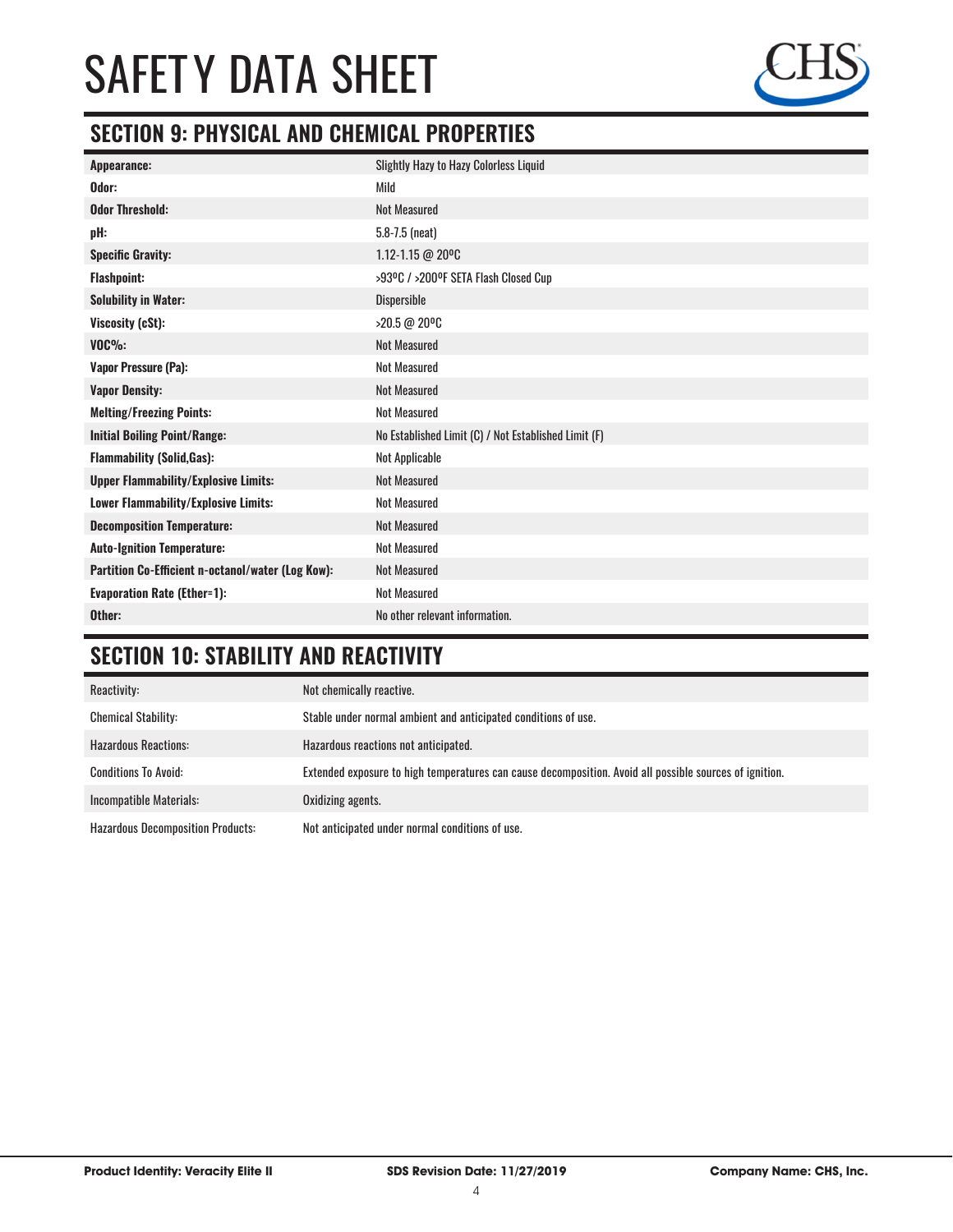

#### **SECTION 11: TOXICOLOGICAL INFORMATION**

| <b>ACUTE TOXICITY ESTIMATE</b>                                    |                                                                                                         |                            |
|-------------------------------------------------------------------|---------------------------------------------------------------------------------------------------------|----------------------------|
| <b>Ingredients:</b>                                               | <b>Proprietary Blend</b>                                                                                |                            |
| Oral LD50mg/kg:                                                   | >5,000.00/Category: NA                                                                                  |                            |
| Skin LD50mg/kg:                                                   | >5,000.00/Category: NA                                                                                  |                            |
| <b>Inhalation Vapor/L/4hr:</b>                                    | >20.00/Category: NA                                                                                     |                            |
| Inhalation Dust/Mist LC50mg/L/4hr:                                | >5.00/Category: NA                                                                                      |                            |
| <b>ITEM</b>                                                       | <b>HAZARD</b>                                                                                           | <b>CATEGORY</b>            |
| <b>Acute Toxicity (mouth):</b>                                    | <b>Not Applicable</b>                                                                                   | $\overline{a}$             |
| <b>Acute Toxicity (skin):</b>                                     | Not Applicable                                                                                          | $\overline{\phantom{a}}$   |
| <b>Acute Toxicity (inhalation):</b>                               | Not Applicable                                                                                          | $\overline{\phantom{a}}$   |
| <b>Skin Corrosion/Irritation:</b>                                 | Causes mild skin irritation. (Not adopted by U.S. OSHA.)                                                | 3                          |
| <b>Eye Damage/Irritation:</b>                                     | <b>Causes eye irritation</b>                                                                            | 2B                         |
| <b>Sensitization (respiratory):</b>                               | Not Applicable                                                                                          | $\overline{\phantom{a}}$   |
| <b>Sensitization (skin):</b>                                      | Not Applicable                                                                                          | $\overline{\phantom{a}}$   |
| <b>Germ Toxicity:</b>                                             | Not Applicable                                                                                          | $\overline{\phantom{a}}$   |
| <b>Carcinogenicity:</b>                                           | Not Applicable                                                                                          | $\overline{\phantom{a}}$   |
| <b>Reproductive Toxicity:</b>                                     | Not Applicable                                                                                          | $\overline{\phantom{a}}$ . |
| <b>Specific Target Organ Systemic Toxicity-Single Exposure:</b>   | <b>Not Applicable</b>                                                                                   | $-$                        |
| <b>Specific Target Organ Systemic Toxicity-Repeated Exposure:</b> | May cause damage to organs through prolonged or repeated<br>exposure. Specific target organ(s): kidney. | $\overline{2}$             |
| <b>Aspiration Hazard:</b>                                         | <b>Not Applicable</b>                                                                                   | $\overline{\phantom{a}}$   |

### **SECTION 12: ECOLOGICAL INFORMATION**

| <b>Ecotoxicity:</b>                    | Ecotoxocity studies have not been conducted on this preparation. |
|----------------------------------------|------------------------------------------------------------------|
| <b>Persistence and Degradability:</b>  | There is no data available on the preparation itself.            |
| <b>Bioaccumulative Potential:</b>      | Not measured.                                                    |
| <b>Mobility In Soil:</b>               | No data available.                                               |
| <b>Results of PBT and vPvB Assess:</b> | This product contains no PBT/vPvB chemicals.                     |
| <b>Other Adverse Effects:</b>          | No data available.                                               |

#### **SECTION 13: DISPOSAL CONSIDERATIONS**

**Waste Treatment Methods:**

Do not allow into drains or water courses. Wastes and emptied containers should be disposed of in accordance with regulations made under the Control of Pollution Act and the Environmental Protection Act. Using information provided in this data sheet advice should be obtained from the Waste Regulation Authority, whether the special waste regulations apply. Dispose of contents in accordance with local and national regulations.